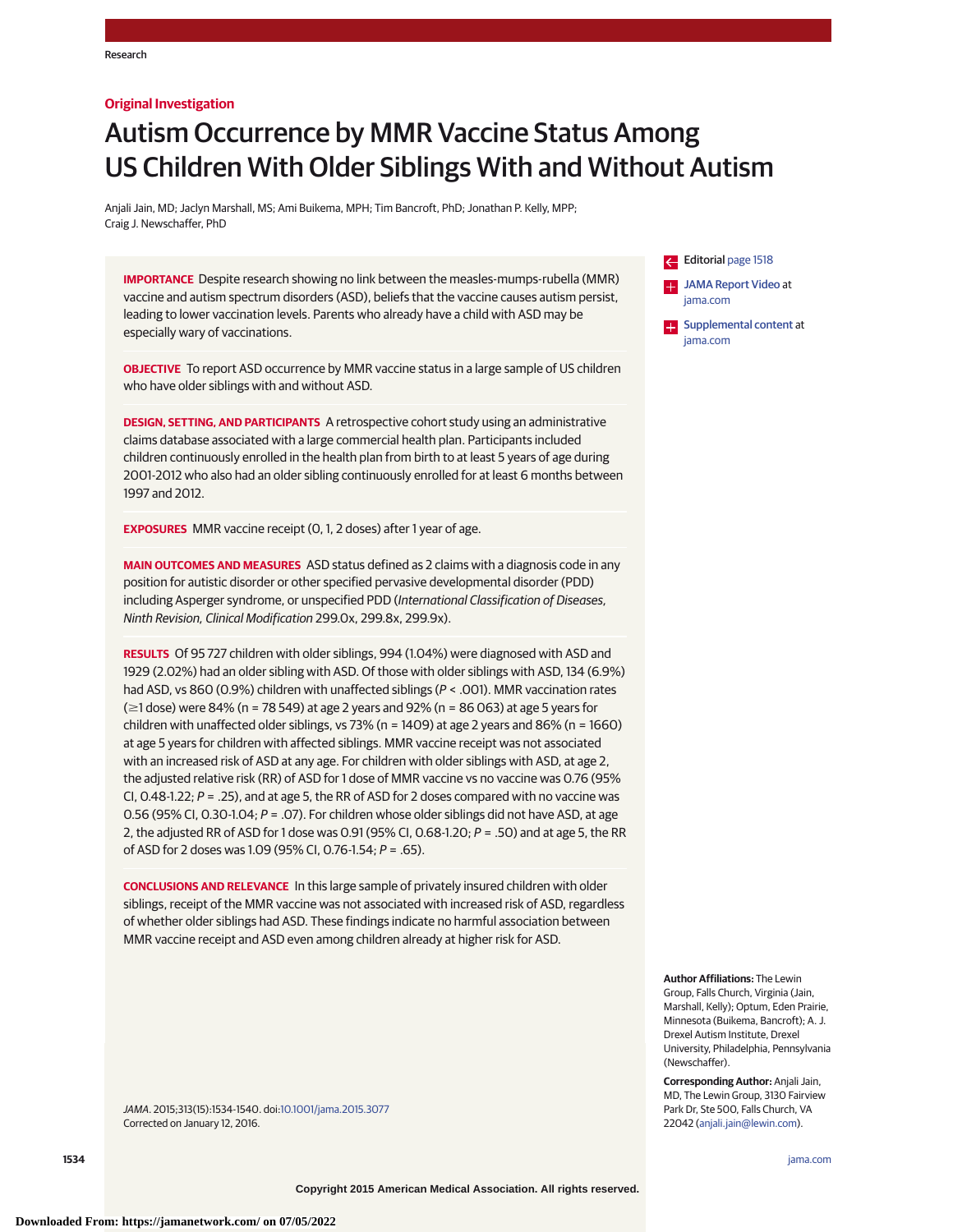wo doses of measles-mumps-rubella (MMR) vaccine are currently recommended for children in the United States: the first at age 12 to 15 months and the second at age 4 to 6 years.<sup>1</sup> Although a substantial body of research over the last 15 years has found no link between the MMR vaccine and autism spectrum disorders (ASD),  $2-4$  parents and others continue to associate the vaccine with ASD.<sup>5</sup> Parents cite vaccinations, especially MMR, as a cause of ASD<sup>6</sup> and have deferred or refused vaccinations for their children as a result.<sup>7,8</sup> Lower vaccination levels threaten public health by reducing both individual and herd immunity and have been associated with several recent outbreaks of measles, with most cases occurring among unvaccinated individuals.<sup>9</sup>

Families with a child affected by ASD may be particularly concerned about reports linkingMMR and ASD, despite the lack of evidence.10 Surveys of parents who have children with ASD suggest that many believe the MMR vaccine was a contributing cause.<sup>11</sup> This belief, combined with knowing that younger siblings of children with ASD are already at higher genetic risk for ASD compared with the general population, $12-14$  might prompt these parents to avoid vaccinating their younger children. In a recent survey of 486 parents of children with ASD, nearly 20% had declined or delayedMMR immunization in the younger siblings of these children.<sup>15</sup> Furthermore, a Canadian study of 98 younger siblings of children with ASD found that younger siblings were less likely to be fully MMR immunized when compared with their older siblings with ASD. However, there were no statistically significant differences in rates of ASD diagnosis between immunized and nonimmunized children.<sup>10</sup> To our knowledge, this very small study is alone in examining MMR immunization and ASD outcomes among the younger siblings of children with ASD.

Thus, we set out to report on ASD occurrence by MMR vaccine status in a large sample of US children having older siblings with ASD and to compare findings with those among children who have older siblings without ASD.

## Methods

A retrospective cohort study was conducted using an administrative claims database associated with a large US health plan (the Optum Research Database). The Optum Research Database includes more than 34 million individuals each year, containing both commercially insured individuals and Medicare managed care enrollees. The database consists of proprietary, deidentified health claims data from a geographically diverse US population (16% West, 20% Midwest, 36% South, and 27% Northeast). In addition, the age and sex distribution of the enrollees is similar to that reported by the US Census Bureau for both the commercially insured and the Medicare managed care populations. The New England Institutional Review Board waived the need for informed consent and deemed the study exempt based on its use of existing, deidentified<sup>16</sup> data.

Index children were identified among commercially insured enrollees who had both medical and pharmacy coverage and included all children in the database born between January 1, 2001, and December 31, 2007, who were continuously enrolled in the health plan from birth to at least 5 years of age and who also had an older sibling continuously enrolled in the health plan for at least 6 months between the beginning and end of the study period (January 1, 1997- December 31, 2012). Older siblings of index children were identified using a family identifier variable associated with the insurance policy; siblings had to be between 6 months and 17 years older than the index child to be included.

ASD status in index children and older siblings was determined using a claims-based algorithm with a positive predictive value of 87%<sup>17</sup> that required 2 or more claims on separate dates of service with an *International Classification of Diseases, Ninth Revision, Clinical Modification* (*ICD-9-CM*) diagnosis code in any position for autistic disorder, other specified pervasive developmental disorder (PDD) including Asperger syndrome, or unspecified PDD (299.0x, 299.8x, and 299.9x). Both index child and older sibling ASD status were determined using their entire enrollment time that fell within the study period. Index children had to have at least 1 older sibling with 2 claims with ASD diagnoses or all older siblings with no ASD diagnoses. Children with an older sibling with only 1 claim with an ASD diagnosis were excluded. Index children with only 1 claim with an ASD diagnosis were also excluded.

MMR vaccine receipt was defined as having a *Current Procedural Terminology* (*CPT*) or *ICD-9-CM* procedure code indicating receipt of each component (measles, mumps, and rubella) after 1 year of age (eTable 1 in the [Supplement\)](http://jama.jamanetwork.com/article.aspx?doi=10.1001/jama.2015.3077&utm_campaign=articlePDF%26utm_medium=articlePDFlink%26utm_source=articlePDF%26utm_content=jama.2015.3077). The date of administration of the trivalent MMR (or the lastadministered component of monovalent vaccines) was used to determine age at administration for each dose (first or second).

Because the recommended age of first MMR dose administration is 12 to 15 months, and 4 to 6 years for the second dose, relative risks (RRs) were estimated to compare ASD status in children receiving 1 dose of MMR at ages 2, 3, 4, and 5 years and 2 doses at age 5 years vs those who were unvaccinated at those ages (2-dose RRs at age 4 years would only include those children who received the second dose by their fourth birthday). Separate RRs were estimated for children with older siblings with and without ASD. Since no children were lost to follow-up before reaching age 5, unadjusted RRs were reported as cumulative incidence rate ratios by taking the ratio of the proportion of children who had an ASD diagnosis in an exposed group (either 1 MMR dose or 2 MMR doses) to the proportion of children who had an ASD diagnosis in the unvaccinated group at a given age.

Adjusted RRs were reported as hazard rate ratios estimated from a single Cox proportional hazard regression model that used age since birth as the time scale and included MMR receipt as a time-varying covariate ascribing follow-up time to either the unvaccinated group, the 1-dose group, or the 2-dose group, depending on immunization status at any given age. An interaction term between MMR receipt and older sibling ASD status was included to allow adjusted RRs to vary by older sibling ASD status. In addition, interactions between MMR receipt and age (to relax the proportionality assumption and allow hazard ratios [HRs] to vary by age), as well as a 3-way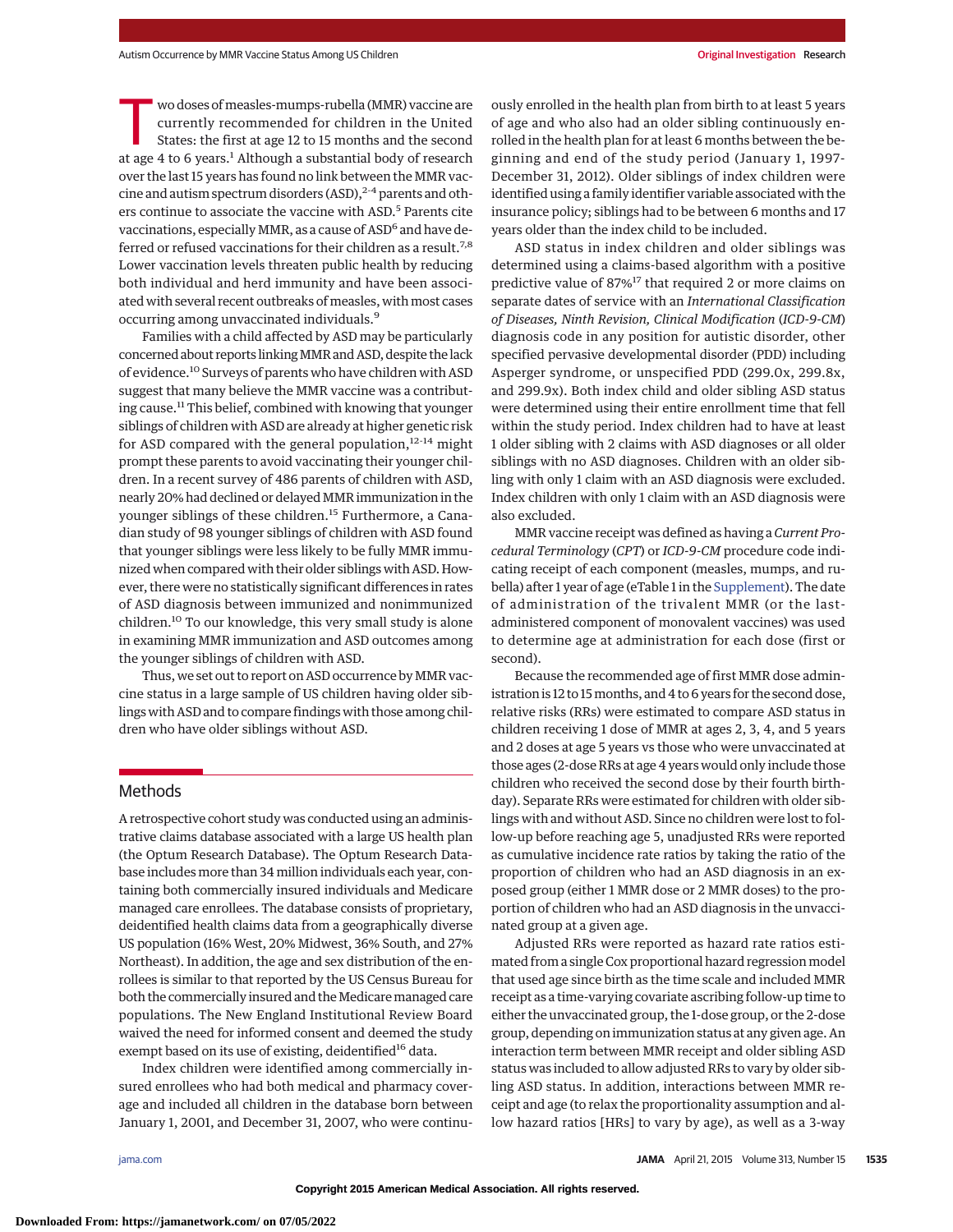interaction between MMR receipt, age, and older sibling ASD status, were tested for possible inclusion in the final model.

Both time-varying and fixed covariates were also included in adjusted models to control for potential confounding. Separate claims-based indicators of the presence of seizures and vaccine-related allergies in the index child were included as time-varying covariates because they are possible contraindications to vaccines and are potentially associated with ASD status.<sup>18-20</sup> To capture aspects of the index child's overall health status that might also be associated with both MMR receipt and ASD status, an indicator for preterm birth and a modified claims-based version<sup>21</sup> of the childhood chronic conditions score  $(CCC)^{22}$  were included as fixed covariates. The modified CCC uses claims-based diagnosis codes to capture the presence of chronic conditions, excluding those associated with ASD, within 9 domains: neuromuscular, cardiovascular, respiratory, renal, gastrointestinal, hematologic or immunologic, metabolic, other congenital or genetic defects, and malignant neoplasms. The presence of at least 1 claim for a condition within each domain between birth and age 2 adds 1 point to the CCC score (range, 0-9). eTable 2 in the [Supplement](http://jama.jamanetwork.com/article.aspx?doi=10.1001/jama.2015.3077&utm_campaign=articlePDF%26utm_medium=articlePDFlink%26utm_source=articlePDF%26utm_content=jama.2015.3077) lists *ICD-9-CM* codes used to define conditions and variables.

Maternal and paternal educational level, household income, and race/ethnicity were also included as fixed covariates. These sociodemographic factors have been associated with both ASD status<sup>23</sup> and vaccine receipt.<sup>24</sup> Approximately 30% of the race/ethnicity data in this study were collected directly from public records (eg, driver's license records), while the remaining data were imputed using commercial software (E-Tech by Ethnic Technologies) that uses algorithms developed with US Census data zip codes (zip + 4) and first and last names. This imputation method has been validated and demonstrates 97% specificity, 48% sensitivity, and 71% positive predictive value for estimating the race of black individuals.<sup>25</sup> Individuals categorized as *other/unknown*for race/ethnicity were those whose race/ethnicity could not be assigned by the imputation algorithm or who were added to the data set after the imputation had been performed.

Other fixed covariates included in the adjusted models were sex of the index child, mother's and father's age at index child's birth, geographic location defined by the 4 US Census regions, mental health benefits, and index child birth year, which was included to adjust for varying opportunity for ASD to develop or be diagnosed. Response categories were created for unknown or missing values of all covariates and included as such in regression models.

A series of sensitivity analyses were conducted to explore the influence of potential MMR or ASD status measurement error on results. Quantitative bias analyses were implemented for both exposure and outcome misclassification following the approach described by Lash et al. $^{26}$  More detail on bias analysis methods is provided in the online supplement (eAppendix and eTable 3 in the [Supplement\)](http://jama.jamanetwork.com/article.aspx?doi=10.1001/jama.2015.3077&utm_campaign=articlePDF%26utm_medium=articlePDFlink%26utm_source=articlePDF%26utm_content=jama.2015.3077). In addition, associations betweenMMR receipt and ASD risk were also reestimated using a less-restrictive 1-claim criterion for ASD diagnosis in younger siblings. An additional sensitivity analysis was also performed rerunning final models on the subset of children with no missing data on any covariates.

Statistical significance testing of unadjusted rate ratios was conducted using the Yates  $\chi^2$  test, and statistical significance testing of hazard ratios estimated bymaximum likelihood were conducted using Wald  $\chi^2$  statistics. Likelihood ratio tests were used to test the statistical significance of Cox proportional hazards models with and without interaction terms. All statistical tests were 2-sided and the α level for all tests was .05. Analyses were performed using SAS statistical software, version 9.2.

## **Results**

Out of 95 727 children in the cohort, 1929 (2.02%) had an older sibling with ASD. Overall, 994 (1.04%) children in the cohort had ASD diagnosed during follow-up. Among those who had an older sibling with ASD, 134 (6.9%) were diagnosed with ASD, compared with 860 (0.9%) diagnosed with ASD among those with siblings without ASD ( $P < .001$ ). The MMR vaccination rate (≥1 dose) for the children with unaffected siblings (siblings without ASD) was 84% (n = 78 549) at 2 years and 92% (n = 86 063) at age 5 years. In contrast, the MMR vaccination rates for children with older siblings with ASD were lower (73% at age 2 years  $[n = 1409]$  and 86%  $[n = 1660]$  at age 5 years).

Table 1 shows the clinical and sociodemographic characteristics of the 95 727 children, stratified by older sibling ASD status. Birth years were roughly equally distributed over 2001- 2007, and slightly more than half of the sample was male. Approximately three-quarters of participants were white, 4% were black (vs 13% in the US population), and 9% were Hispanic (vs 17% in the US population). $27$  All 4 of the major geographic regions in the United States were represented, with somewhat more representation in the South (42% vs 38%) and less in the West (17% vs 24%) as compared with the overall US population.<sup>27</sup> Approximately 3% had a potential contraindication to vaccine receipt and approximately 8% were preterm. The average length of continuous enrollment was slightly more than 7 years.

Table 2 includes unadjusted RRs of ASD (cumulative incidence rate ratios) associated with receiving either 1 or 2 MMR doses (vs no doses) at ages 2, 3, 4, and 5 years separately in children with and without older siblings who had ASD. The unadjusted RR of ASD for 1 dose of MMR at age 2 years among children with unaffected older siblings was 0.80 (95% CI, 0.44-1.46; *P* = .57) and 0.44 (95% CI, 0.15-1.29; *P* = .22) among children with older siblings with ASD. Similarly, at ages 3, 4, and 5 years, no association was found between 1 dose of MMR and ASD among index children, irrespective of whether their older siblings had ASD. For 2 doses of MMR at age 5 years, the unadjusted RR of ASDwas0.74 (95% CI,0.55-0.99;*P* = .049) among childrenwith unaffected older siblings and 0.44 (95% CI, 0.26-0.75; *P* < .01) among children with older siblings with ASD.

Table 2 also shows adjusted RRs (hazard rate ratios) of ASD estimated from the Cox proportional hazards model. Interactions between MMR receipt and older sibling ASD status, as well as MMR receipt and younger sibling age both improved the fit of a main effects–only model (*P* = .062 and *P* = .023, respectively) and were thus retained in the final model. The addition of the 3-way interaction between MMR receipt, age, and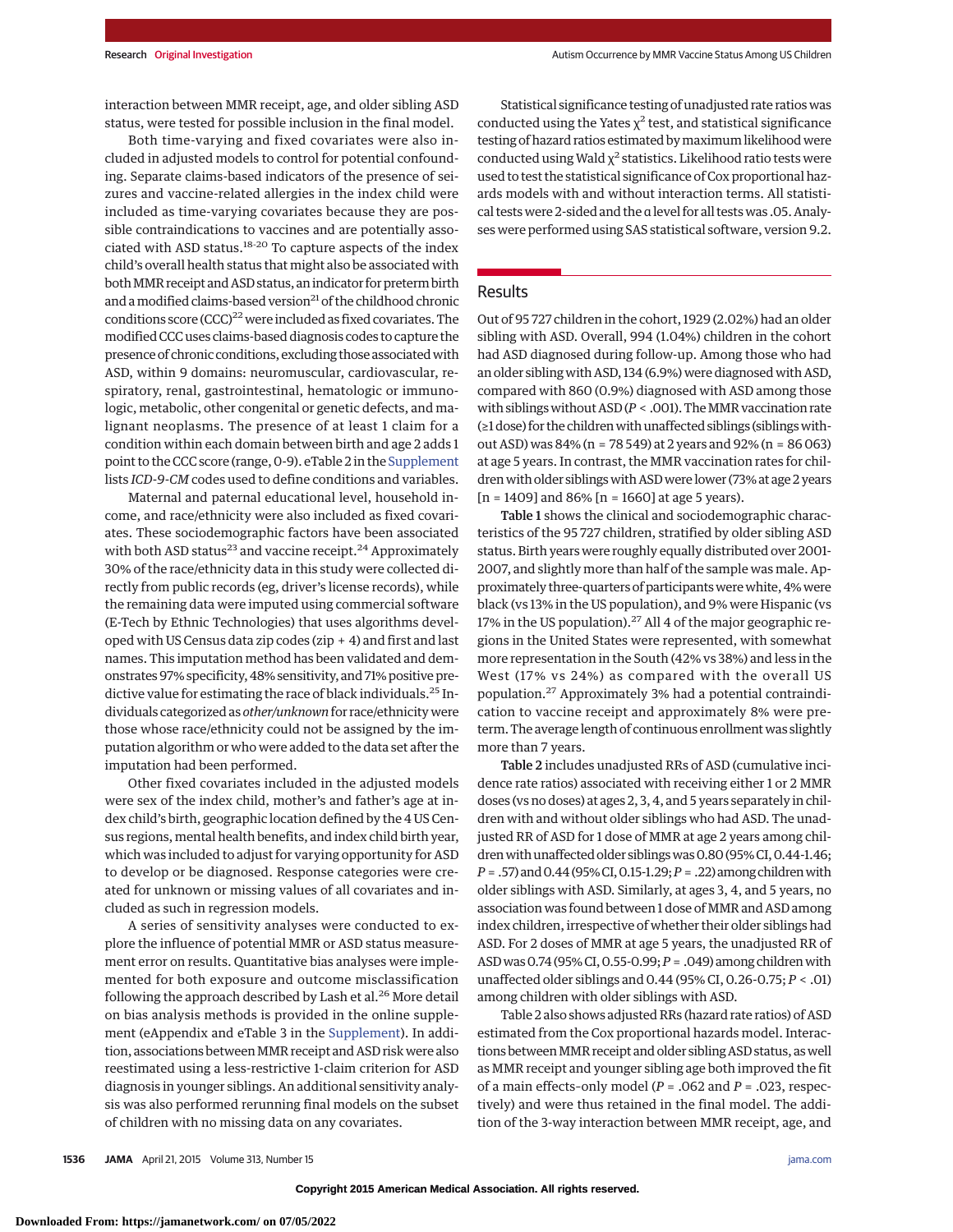| Table 1. Characteristics of Study Sample Stratified by Older Sibling ASD Status |                                                             |                                                         |  |  |  |  |  |  |
|---------------------------------------------------------------------------------|-------------------------------------------------------------|---------------------------------------------------------|--|--|--|--|--|--|
|                                                                                 | $No. (\%)$                                                  |                                                         |  |  |  |  |  |  |
|                                                                                 | <b>Older Sibling</b><br><b>Without ASD</b><br>$(n = 93798)$ | <b>Older Sibling</b><br><b>With ASD</b><br>$(n = 1929)$ |  |  |  |  |  |  |
| Birth year                                                                      |                                                             |                                                         |  |  |  |  |  |  |
| 2001                                                                            | 11 292 (12.0)                                               | 188 (9.7)                                               |  |  |  |  |  |  |
| 2002                                                                            | 11541 (12.3)                                                | 213(11.0)                                               |  |  |  |  |  |  |
| 2003                                                                            | 12 194 (13.0)                                               | 239 (12.4)                                              |  |  |  |  |  |  |
| 2004                                                                            | 12 587 (13.4)                                               | 253(13.1)                                               |  |  |  |  |  |  |
| 2005                                                                            | 14 121 (15.1)                                               | 325 (16.8)                                              |  |  |  |  |  |  |
| 2006                                                                            | 15 316 (16.3)                                               | 349 (18.1)                                              |  |  |  |  |  |  |
| 2007                                                                            | 16747 (17.9)                                                | 362 (18.8)                                              |  |  |  |  |  |  |
| Sex                                                                             |                                                             |                                                         |  |  |  |  |  |  |
| Male                                                                            | 47 917 (51.1)                                               | 975 (50.5)                                              |  |  |  |  |  |  |
| Female                                                                          | 45 881 (48.9)                                               | 954 (49.5)                                              |  |  |  |  |  |  |
| Geographic region                                                               |                                                             |                                                         |  |  |  |  |  |  |
| Northeast                                                                       | 10281 (11.0)                                                | 279 (14.5)                                              |  |  |  |  |  |  |
| <b>Midwest</b>                                                                  | 27 497 (29.3)                                               | 588 (30.5)                                              |  |  |  |  |  |  |
| South                                                                           | 39 698 (42.3)                                               | 771 (40.0)                                              |  |  |  |  |  |  |
| West                                                                            | 16 291 (17.4)                                               | 290 (15.0)                                              |  |  |  |  |  |  |
| Other                                                                           | $31 (=0.1)$                                                 | $1$ (<0.1)                                              |  |  |  |  |  |  |
| Race/ethnicity                                                                  |                                                             |                                                         |  |  |  |  |  |  |
| White                                                                           | 68 524 (73.1)                                               | 1509 (78.2)                                             |  |  |  |  |  |  |
| Black/African American                                                          | 3538 (3.8)                                                  | 39(2.0)                                                 |  |  |  |  |  |  |
| Native Hawaiian or Pacific Islander                                             | 81 (0.1)                                                    | $\overline{0}$                                          |  |  |  |  |  |  |
| American Indian or Alaskan Native                                               | 188 (0.2)                                                   | 3(0.2)                                                  |  |  |  |  |  |  |
| Asian                                                                           | 3256 (3.5)                                                  | 58 (3.0)                                                |  |  |  |  |  |  |
| Hispanic                                                                        | 8605 (9.2)                                                  | 129 (6.7)                                               |  |  |  |  |  |  |
| Other                                                                           | 1614(1.7)                                                   | 28(1.5)                                                 |  |  |  |  |  |  |
| Unknown/not reported                                                            | 7992 (8.5)                                                  | 163 (8.4)                                               |  |  |  |  |  |  |
| Household income, annual \$                                                     |                                                             |                                                         |  |  |  |  |  |  |
| $<$ 50 000                                                                      | 13 025 (13.9)                                               | 228 (11.8)                                              |  |  |  |  |  |  |
| 50 000-74 999                                                                   | 21413 (22.8)                                                | 411 (21.3)                                              |  |  |  |  |  |  |
| 75 000-99 999                                                                   | 21 241 (22.6)                                               | 441 (22.9)                                              |  |  |  |  |  |  |
| 100 000-124 999                                                                 | 15 614 (16.6)                                               | 384 (19.9)                                              |  |  |  |  |  |  |
| $\geq$ 125000                                                                   | 11962 (12.8)                                                | 285 (14.8)                                              |  |  |  |  |  |  |
| Unknown/not reported                                                            | 10 543 (11.2)                                               | 180 (9.3)                                               |  |  |  |  |  |  |
| Maternal or paternal highest education level                                    |                                                             |                                                         |  |  |  |  |  |  |
| <12th Grade                                                                     | 946 (1.0)                                                   | 10(0.5)                                                 |  |  |  |  |  |  |
| High school diploma                                                             | 23 141 (24.7)                                               | 392 (20.3)                                              |  |  |  |  |  |  |
| Some college or associate's degree                                              | 45 654 (48.7)                                               | 972 (50.4)                                              |  |  |  |  |  |  |
| ≥Bachelor's degree                                                              | 22 495 (24.0)                                               | 533 (27.6)                                              |  |  |  |  |  |  |
| Unknown/not reported                                                            | 1562(1.7)                                                   | 22(1.1)                                                 |  |  |  |  |  |  |
| Presence of seizures <sup>a</sup>                                               | 2272(2.4)                                                   | 73 (3.8)                                                |  |  |  |  |  |  |
| Presence of vaccination-associated allergies <sup>a</sup>                       | 394 (0.4)                                                   | 9 (0.5)                                                 |  |  |  |  |  |  |
| Preterm birth <sup>a</sup>                                                      | 7428 (7.9)                                                  | 179 (9.3)                                               |  |  |  |  |  |  |
| Mental health benefit during ≥first 5 y of enrollment                           | 81660 (87.1)                                                | 1685 (87.4)                                             |  |  |  |  |  |  |
| Length of continuous enrollment, mean (SD), y                                   | 7.1(1.7)                                                    | 7.2(1.7)                                                |  |  |  |  |  |  |
| Modified Childhood Chronic Conditions score, mean (SD) <sup>b</sup>             | 0.3(0.6)                                                    | 0.3(0.6)                                                |  |  |  |  |  |  |
| Age at birth of index child, mean (SD), y                                       |                                                             |                                                         |  |  |  |  |  |  |
| Maternal                                                                        | 32.8 (4.6)                                                  | 33.5(4.3)                                               |  |  |  |  |  |  |
| Paternal                                                                        | 34.9(5.1)                                                   | 35.8 (4.8)                                              |  |  |  |  |  |  |

Abbreviation: ASD, autism spectrum disorders.

<sup>a</sup> Seizures and allergies are measured using each index child's enrollment period from birth to 24 months. Preterm birth is measured using each index child's entire enrollment period from birth to disenrollment.

**b** Modified Childhood Chronic Conditions score range, 0 to 9. A higher score indicates increasing clinical complexity or comorbidity.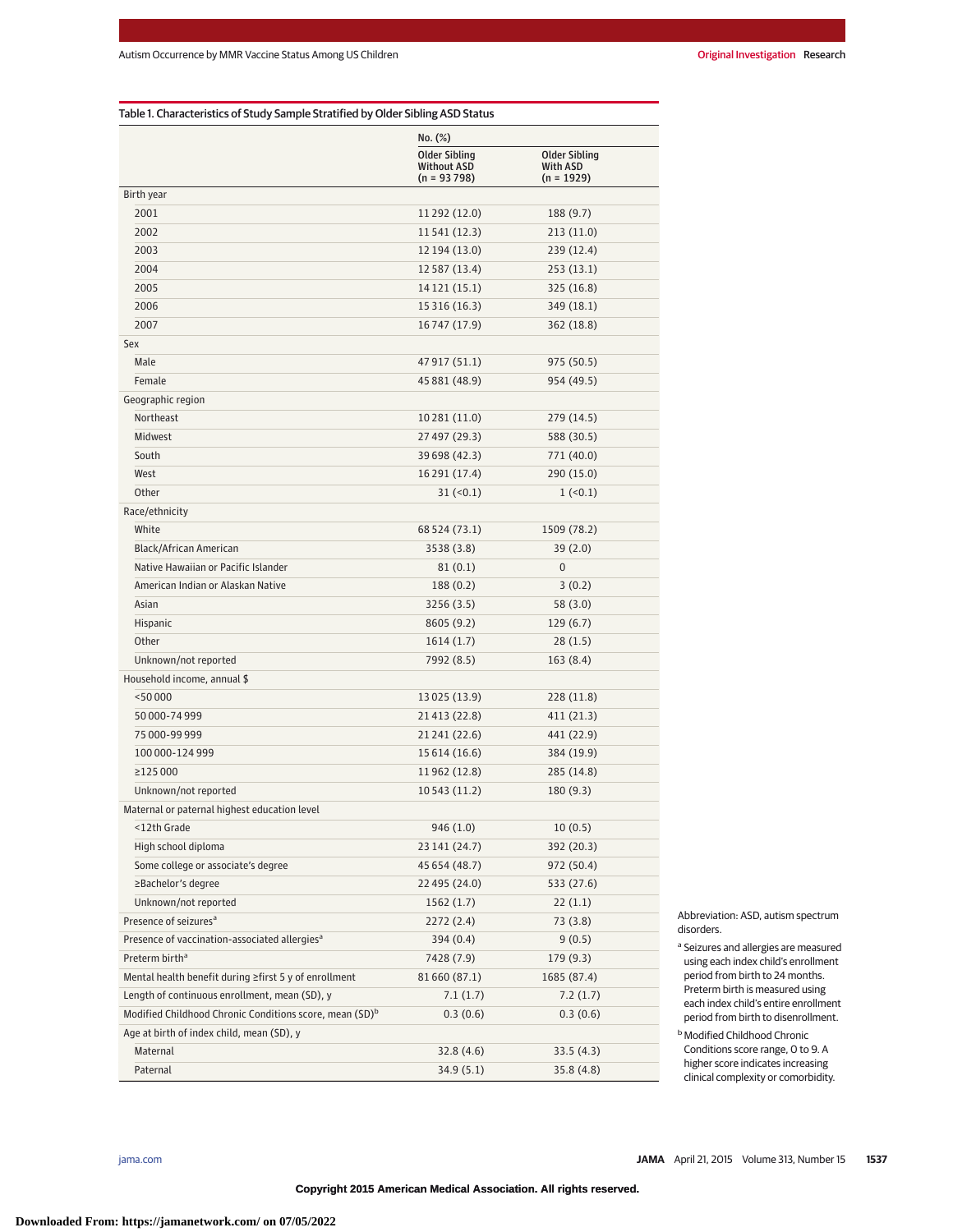Table 2. Unadjusted and Adjusted Relative Risk Estimates for MMR Vaccination and ASD at Ages 2 to 5 Years in Children With Older Siblings With and Without Diagnosed ASD

|                   | Older Sibling Without ASD (n = 93 798) |                                                                                                                                  |                         |                       | Older Sibling With ASD (n = 1929) |                                 |                        |                         |                       |         |
|-------------------|----------------------------------------|----------------------------------------------------------------------------------------------------------------------------------|-------------------------|-----------------------|-----------------------------------|---------------------------------|------------------------|-------------------------|-----------------------|---------|
|                   | No. of ASD                             | Unadjusted <sup>b</sup>                                                                                                          |                         | Adjusted <sup>c</sup> |                                   | Unadjustedb<br>No. of ASD       |                        | Adjusted <sup>c</sup>   |                       |         |
| <b>MMR Status</b> | Cases/Total<br>No. <sup>a</sup>        | RR (95% CI)                                                                                                                      | P<br>Value <sup>d</sup> | RR (95% CI)           | P<br>Value                        | Cases/Total<br>No. <sup>a</sup> | RR (95% CI)            | P<br>Value <sup>d</sup> | RR (95% CI)           | P Value |
| Age 2 y           |                                        |                                                                                                                                  |                         |                       |                                   |                                 |                        |                         |                       |         |
| 1 dose            | 53/77822                               | $0.80(0.44-1.46)$                                                                                                                | .57                     | $0.91(0.68-1.20)$     | .50                               | 7/1394                          | $0.44(0.15-1.29)$      | .22                     | $0.76(0.48-1.22)$     | .25     |
| Unvaccinated      | 13/15 249                              | 1 [Reference]                                                                                                                    |                         | 1 [Reference]         |                                   | 6/520                           | 1 [Reference]          |                         | 1 [Reference]         |         |
| Age 3 y           |                                        |                                                                                                                                  |                         |                       |                                   |                                 |                        |                         |                       |         |
| 1 dose            | 239/79 666                             | $0.86(0.62 - 1.18)$                                                                                                              | .39                     | $0.97(0.77-1.21)$     |                                   | 38/1458                         | $0.67(0.38-1.18)$      | .22                     | $0.81(0.53-1.25)$     | .34     |
| Unvaccinated      | 45/12853                               | 1 [Reference]                                                                                                                    |                         | 1 [Reference]         | .76                               | 17/438                          | 1 [Reference]          |                         | 1 [Reference]         |         |
| Age 4 y           |                                        |                                                                                                                                  |                         |                       |                                   |                                 |                        |                         |                       |         |
| 1 dose            | 395/79 691                             | $0.91(0.70-1.18)$                                                                                                                | .53                     | $1.03(0.81-1.31)$     | .82                               | 64/1491                         | $0.66(0.42-1.04)$      |                         | $0.86(0.56-1.34)$     | .51     |
| Unvaccinated      | 65/11957                               | 1 [Reference]                                                                                                                    |                         | 1 [Reference]         |                                   | 25/387                          | 1 [Reference]          | .10                     | 1 [Reference]         |         |
| Age 5 y           |                                        |                                                                                                                                  |                         |                       |                                   |                                 |                        |                         |                       |         |
| 2 doses           | 244/45 568                             | $0.74(0.55-0.99)$ .049                                                                                                           |                         | $1.09(0.76-1.54)$ .65 |                                   | 30/796                          | $0.44(0.26-0.75)$ .003 |                         | $0.56(0.30-1.04)$ .07 |         |
| 1 dose            | 339/40 495                             | $1.16(0.87-1.53)$ .35                                                                                                            |                         | $1.10(0.79-1.53)$ .59 |                                   | 51/864                          | $0.69(0.43-1.11)$ .16  |                         | $0.92(0.56-1.50)$ .74 |         |
| Unvaccinated      | 56/7735                                | 1 [Reference]<br>the contract of the contract of the contract of the contract of the contract of the contract of the contract of |                         | 1 [Reference]         |                                   | 23/269                          | 1 [Reference]          |                         | 1 [Reference]<br>.    |         |

Abbreviations: ASD, autism spectrum disorders; MRM, measles-mumps-rubella; RR, relative risk.

<sup>a</sup> For each row, categories for No. and No. of ASD cases will not sum to the total number as ASD cases described in Results because some children were diagnosed with ASD after age 5 years and some children received 2 MMR doses prior to the recommended ages as reported.

<sup>c</sup> Hazard rate ratio from Cox proportional hazards model adjusting for birth year, sex, region, race/ethnicity, maternal or paternal highest education level, household income, mother's age at birth of index infant, father's age at birth of index infant, continuous enrollment with mental health carve-out benefit, Childhood Chronic Conditions score, seizure, allergies, and preterm birth. <sup>d</sup> Yates-corrected  $χ²$  test.

**b** Cumulative incidence rate ratio based on simple incidence proportions.

older sibling ASD status provided no additional improvement in model fit (*P* = .556) and was not retained.

In general, adjusted 1-dose RR estimates were closer to the null than unadjusted estimates and none of the 1-dose RR estimates at any age were statistically significant. At age 2 years, the adjusted RR of ASD for those receiving 1 dose of MMR compared with those not receiving vaccine was 0.91 (95% CI, 0.68- 1.20;*P* = .50) among children with unaffected siblings and 0.76 (95% CI, 0.48-1.22; *P* = .25) among children whose older siblings had ASD. At age 5 years, the adjusted RR of ASD for the same comparisons of 1 MMR dose vs no vaccine was 1.10 (95% CI, 0.79-1.53; *P* = .59) and 0.92 (95% CI, 0.56-1.50; *P* = .74). There appeared to be a similar influence of adjustment on the 2-dose RR estimates at age 5 years. The adjusted 2-dose RR estimate in children with affected older siblings was 0.56 (95% CI,  $0.30$ -1.04;  $P = 0.07$ ) while in children with unaffected older siblings the adjusted 2-dose RR was 1.09 (95% CI, 0.76-1.54;  $P = .65$ ).

Quantitative bias analysis suggested that the influence of potential underreporting of MMR immunization in our claims data on RR estimates would be modest and toward the null. More detail is provided in eTable 3 [\(Supplement\)](http://jama.jamanetwork.com/article.aspx?doi=10.1001/jama.2015.3077&utm_campaign=articlePDF%26utm_medium=articlePDFlink%26utm_source=articlePDF%26utm_content=jama.2015.3077). Nondifferential outcome misclassification, if present, would appear to have a very small additional biasing effect toward the null. Differential outcome misclassification, if present, would most likely manifest as greater outcome detection sensitivity among children who were vaccinated vs those who were not, and would make actual RRs smaller than those reported (eTable 3 in the [Supplement\)](http://jama.jamanetwork.com/article.aspx?doi=10.1001/jama.2015.3077&utm_campaign=articlePDF%26utm_medium=articlePDFlink%26utm_source=articlePDF%26utm_content=jama.2015.3077). These bias analyses are informative but need to be cautiously interpreted given the assumptions involved.

In other sensitivity analyses, we saw that results were not substantively different in Cox models that used the presence of just 1 claim with ASD to define the outcome (eTable 4 in the [Supplement\)](http://jama.jamanetwork.com/article.aspx?doi=10.1001/jama.2015.3077&utm_campaign=articlePDF%26utm_medium=articlePDFlink%26utm_source=articlePDF%26utm_content=jama.2015.3077). In addition, the original Cox model was rerun excluding the 19% of the sample that was missing some sociodemographic data; again, results were not substantially changed (eTable 5 in the [Supplement\)](http://jama.jamanetwork.com/article.aspx?doi=10.1001/jama.2015.3077&utm_campaign=articlePDF%26utm_medium=articlePDFlink%26utm_source=articlePDF%26utm_content=jama.2015.3077).

# **Discussion**

Consistent with studies in other populations,  $2-4$  we observed no association between MMR vaccination and increased ASD risk among privately insured children. We also found no evidence that receipt of either 1 or 2 doses of MMR vaccination was associated with an increased risk of ASD among children who had older siblings with ASD. As the prevalence of diagnosed ASD increases, so does the number of children who have siblings diagnosed with ASD, a group of children who are particularly important as they were undervaccinated in our observations as well as in previous reports.<sup>10,15</sup>

Although there were no statistically significant RR estimates indicating increased ASD risk at any age in either group of children (thosewhose older siblings had or did not have ASD), the statistically significant interactions in the final Cox model suggest differences in RR by both age and older sibling ASD status. The pattern in RRs across these groups was such that lower RR estimates (commonly extending into the protective range, ie, below 1.0) were observed at younger vs older ages and in children with older siblings with vs without ASD. Although protective estimates tended not to reach statistical significance, this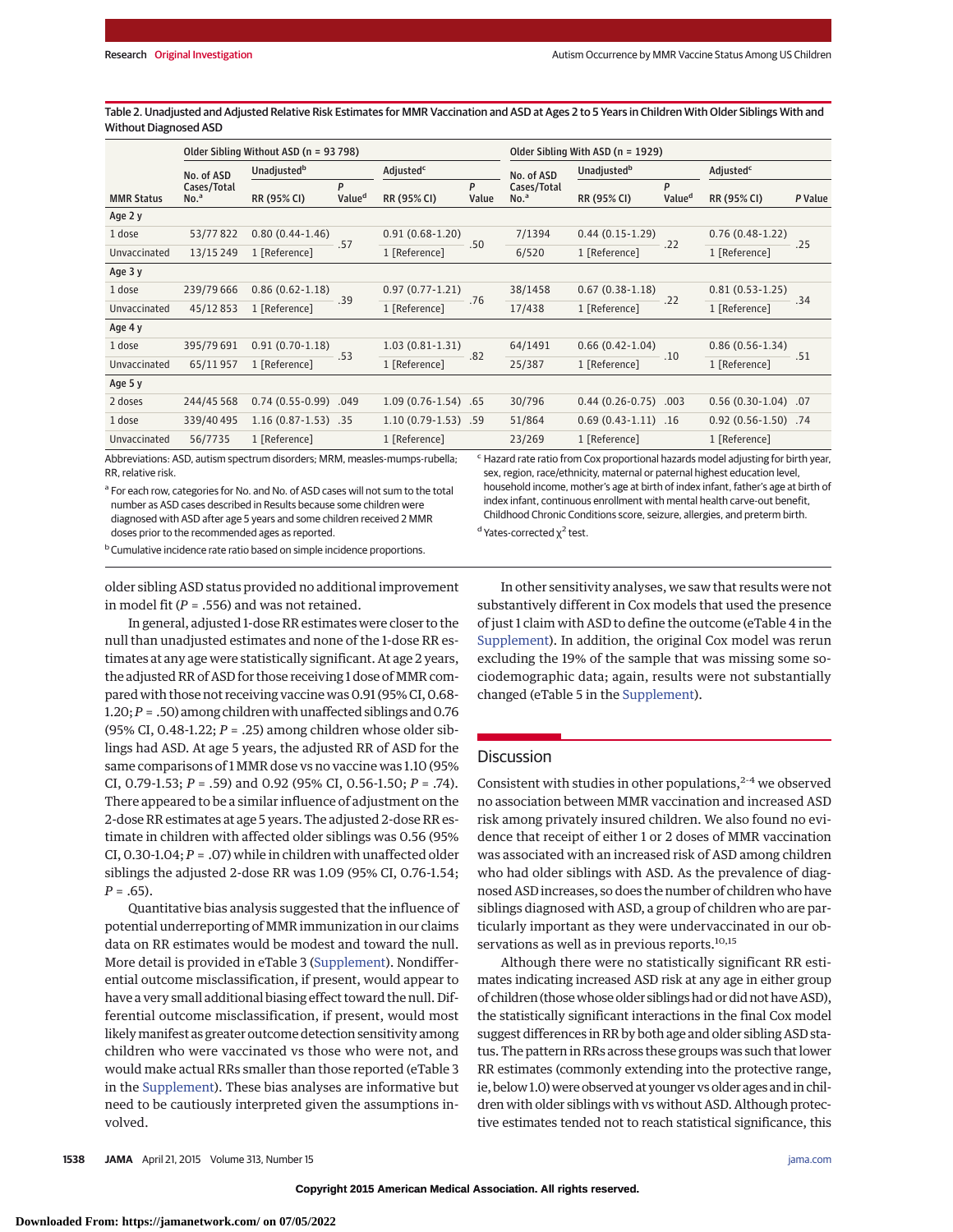pattern is worth further consideration. It is possible, for example, that this pattern is driven by selective parental decision making around MMR immunization, ie, parents who notice social or communication delays in their children decide to forestall vaccination. Because as a group children with recognized delays are likely to be at higher risk of ASD, such selectivity could result in a tendency for some higher-risk children to be unexposed. To be consistent with observed data, this would need to happen more often at younger ages. This seems feasible because by the time the child is older, developmental concerns are more likely to have been confirmed or ruled out and parents may then be less worried about a new exposure, such as a vaccination, influencing a child's developmental trajectory. Estimates at older ages would thus be less susceptible to bias related to selective parental decision making, which also aligns with the pattern observed here. This explanationwould also suggest that the estimate for the 1-dose RR estimate at age 5 years (1.10; 95% CI, 0.79-1.53) is least vulnerable to this bias because age 5 is several years removed from the time parents are typically deciding about the first MMR dose or weighing the importance of early developmental concerns.

We also saw this tendency toward lower RR estimates for children whose older siblings had ASD, vs those with unaffected older siblings. As seen in our data and other studies, 10,15 MMR immunization is lower in children with older siblings with ASD. It is also plausible that parents of affected older siblings would be especially attentive to developmental delays in their younger children and decide to forestall immunization. Developmental abnormalities in affected older siblings may also have appeared and raised parental concerns prior to encounters generating ASD claims. Also the contrast in the estimates for the adjusted RRs between children with and without older ASDaffected siblings was highest for those who received 2 doses at age 5; the ratio of the adjusted RR estimates at this age being 1.95 (1.09:0.56) for 2 doses compared with 1.20 (1.10:0.92) for 1 dose. This could reflect more older siblings having been diagnosed with ASD between the younger siblings' recommended ages of first- and second-dose administration, potentially leading parents to raise de novo concerns about the vaccine's safety at the time second dose decisions are being made.

This study used a large administrative claims data set spanning a recent 11-year period to examine associations between MMR immunization status and ASD risk in the United States. The administrative claims database allowed for the estimation of associations free from potential recall bias. However, administrative claims data do present some important research limitations. Because claims are generated for payment, diagnoses and procedures that do not affect payment are likely underreported, diagnoses for conditions that may eventually be ruled out can be overreported, and procedures and services that individuals receive through other payersmay not be captured. For example, the MMR immunization rates in our study were 4% to 14% lower than rates reported in the National Immunization Survey. Thus, children in our study who are considered unvaccinated may have received vaccines in settings such as schools or public health clinics in which claims were not submitted. Additionally, the diagnosis of ASD was determined using a claimsbased algorithm with a positive predictive value of 87%. There may have been children with ASD, for example, who did not receive care related to their ASD during the study period. However, we conducted a series of quantitative bias analyses to assess the potential effect of thesemeasurement errors and do not believe these strongly influence the findings of this study. There are also potential inaccuracies in the identification of siblings from claims because of assumptions made about family relationships among individuals on the same health plan. However these are unlikely to be systematically related to either immunization status or ASD diagnosis.

For children born after a hypothetical link between MMR and autism risk was introduced, parental suspicion of developmental delay could influence MMR immunization decision making. Although the extent of this phenomenon is unknown, its existence is one explanation for the pattern of some of the RRs observed here. However, at ages and doses for which this phenomenon would be least likely to operate, there is no evidence of an association between MMR and autism risk.

These data and results are based on privately insured children with an extensive period (5 years) of continuous enrollment in a single health plan and may not be completely generalizable to other groups. The prevalence of ASD among all index children in the study sample was 1.04%, comparable with the current estimate of ASD prevalence of 1.5% in the general US population.28 In addition, the younger siblings of children with ASD had a 6.9% risk of ASD, also consistent with published estimates ranging from 6.4% to 24.7%.<sup>12-14</sup> Despite the large sample size for the entire study, the RR estimates for the children with older siblings with ASD are based on a modest number of children (1929 children including 134 with ASD). Yet, the upper bound of the CI never exceeded 1.50, implying that any true large effects are unlikely to be masked because of statistical imprecision. The findings of this studymay not be as applicable tomore ethnically and socioeconomically diverse populations that have less access to health care services. For example, in our population, the average age of ASD recognition based on claims was 4 years, several months earlier than the average age of ASD diagnosis in the US population of 4 years 5 months.<sup>28</sup>

#### **Conclusions**

In this large sample of privately insured children with older siblings, receipt of the MMR vaccine was not associated with increased risk of ASD, regardless of whether older siblings had ASD. These findings indicate no harmful association between MMR vaccine receipt and ASD even among children already at higher risk for ASD.

#### **ARTICLE INFORMATION**

**Correction:** This article and its related supplement was corrected on January 12, 2016, to fix data that differed after a variable was correctly defined.

**Author Contributions:** Ms Buikema and Dr Bancroft had full access to all of the data in the study and take responsibility for the integrity of the data and the accuracy of the data analysis.

Study concept and design: Jain, Marshall, Buikema, **Newschaffer** Acquisition, analysis, or interpretation of data: All

authors.